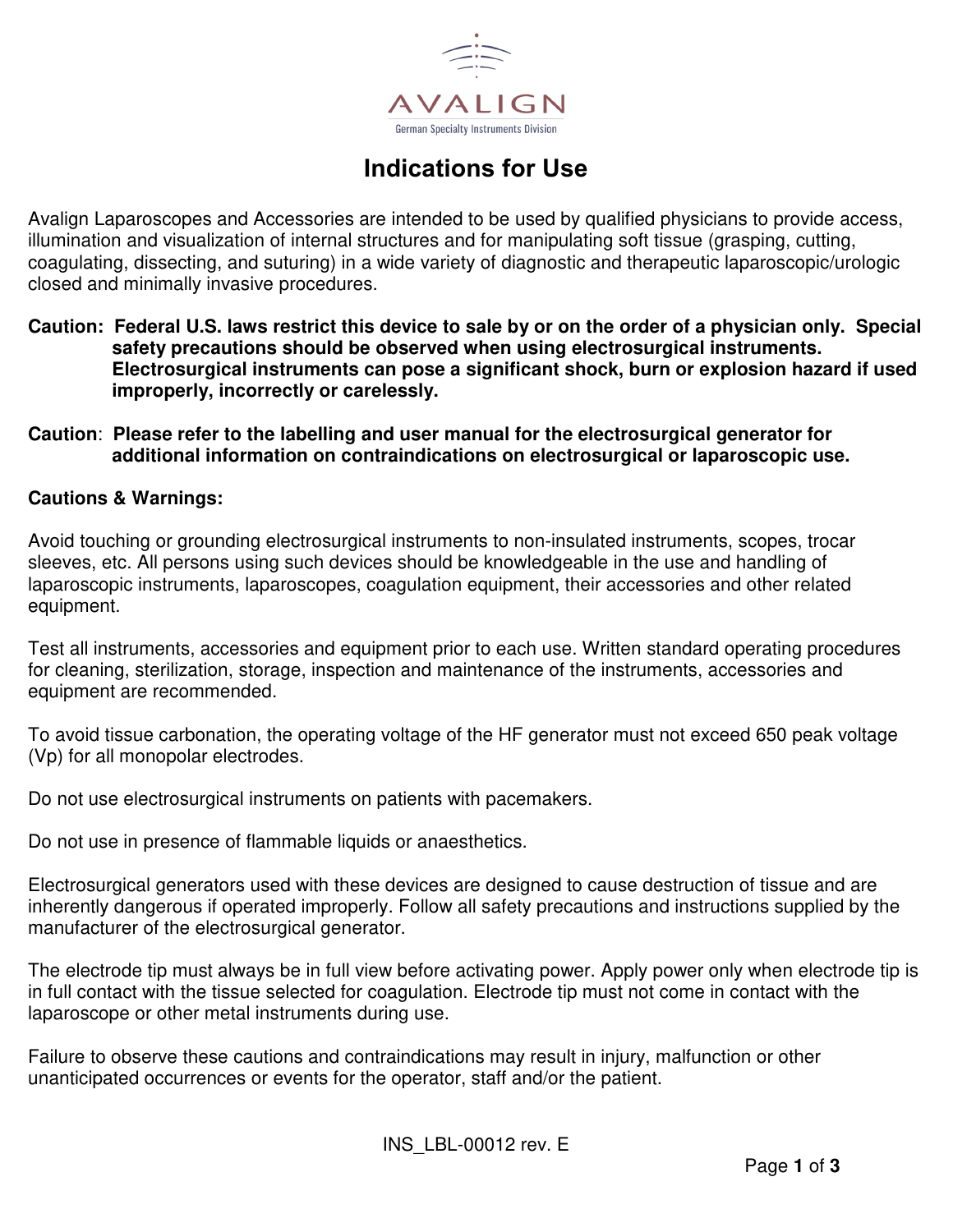

**Contraindications** to endoscopic procedures, not necessarily monopolar coagulation include; Not intended for contraceptive coagulation of the fallopian tube but may be used to achieve hemostasis following transection of the tube.

As identified in the Manual of Endoscopy available from the American Association of Gynecologic Laparoscopists: The presence of large pelvic or pelvic-abdominal masses, hypovolemic shock and severe cardiac decompensation. Also, intestinal obstruction and marked bowel distention, increase of possibility of pelvic and abdominal adhesions. A significantly elevated diaphragm contra-indicates the use of insufflation which may be necessary for proper surgical visualization and may increase the chance of inadvertent bowel injury. Pelvic abscess, chronic pulmonary disease, diaphragmatic hernia, obesity, and septic peritonitis may exclude some patients from surgical consideration depending on severity of these conditions.

# **Decontamination / Cleaning / Sterilization**

#### **NOTE: BUTTON ELECTRODES, SPATULA ELECTRODES, HOOK ELECTRODES AND NEEDLE ELECTRODES CANNOT BE DISASSEMBLED FOR CLEANING.**

**Initial use of new instruments:** Every instrument must be cleaned and sterilized before it is used for the first time. These instruments were developed for sterilization by autoclave.

### **Limits on Reprocessing**

The useful life of monopolar electrodes is  $\leq$  50 cycles and  $\leq$  2 years.

**Inspection and functional check:** It is very important to carefully examine each surgical instrument/scope for breaks, cracks or malfunction before use. It is especially essential to check areas such as blades, points, ends, stops and snaps as well as all movable parts. Do not use damaged instruments. Never attempt to make repairs yourself. Service and repairs should be referred to trained qualified persons only.

**Cleaning and Maintenance:** Every surgical instrument should be disinfected and thoroughly cleaned after each use. Proper cleaning, inspection and maintenance will help ensure correct function of the surgical instrument. Clean, inspect and test each instrument carefully. Sterilize all instruments before surgery. A good cleaning and maintenance procedure will extend the useful life of the instrument.

Special attention must be paid to slots, stops, ends, hollow tubes and other highly inaccessible areas. Check insulation, cables and connectors for cuts, voids, cracks, tears, abrasions, etc.

Do not use damaged instruments. Cleaning and rinsing must take place immediately after each use for best results. Failure to clean promptly may result in adherent particles or dried secretions that may resist cleaning and complicate or resist future sterilization.

Instruments must be completely cleaned and rinsed of all foreign body matter. Use warm water and a commercially available instrument pre-soak or cleaning agent. Enzymatic cleaners must be used to remove protein deposits. Follow the enzymatic cleaner's instructions and rinse thoroughly

\* Do not use corrosive cleaning agents (i.e. bleach). Cleaning solutions and rinses at or near a neutral pH (7.0) are best.

\* Do not use abrasive cleaners.

\* Only a soft bristle brush should be used.